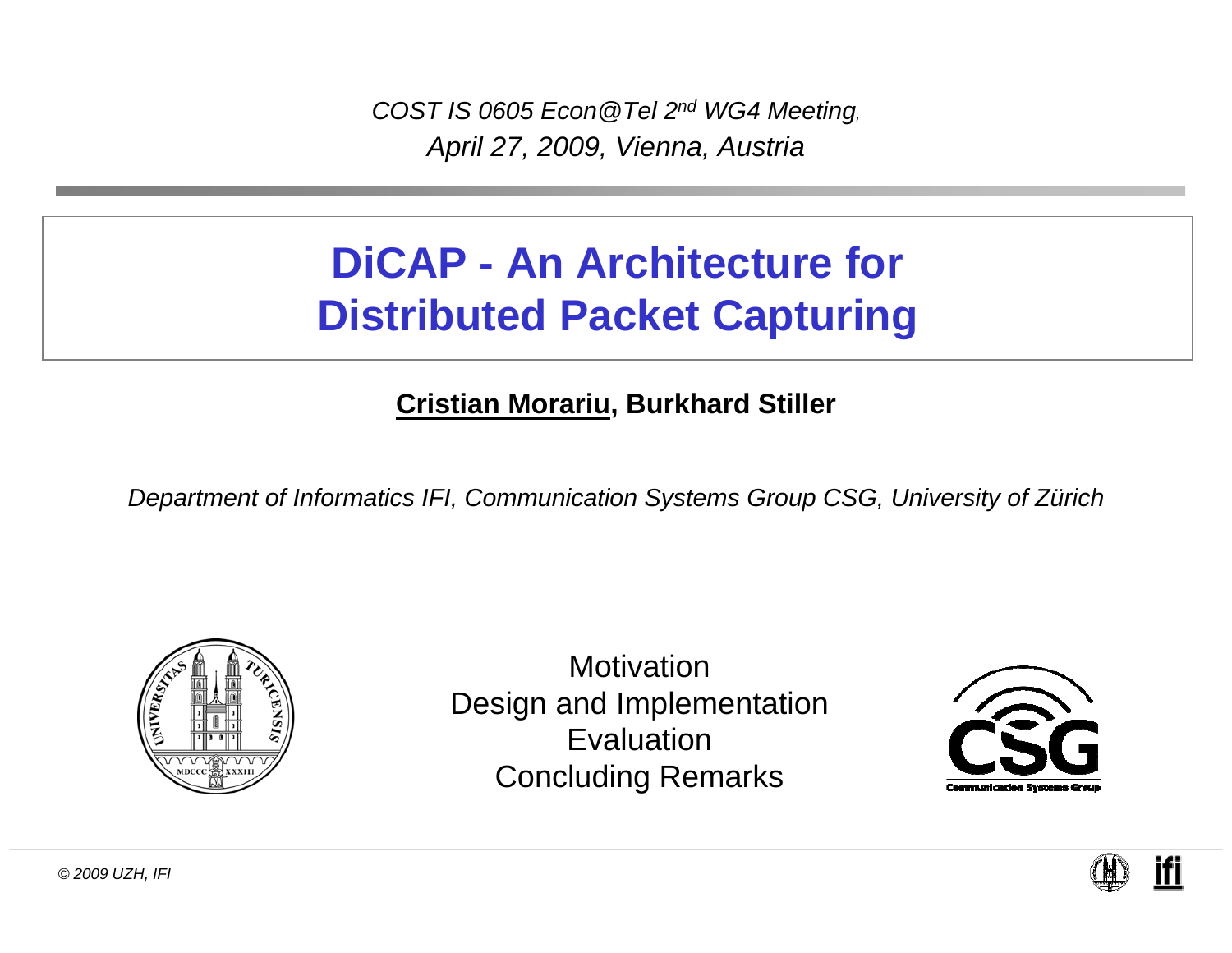# **Overview**

- $\Box$ Most network monitoring tasks require packet inspection
- Network monitoring
	- *Live* 
		- packets are inspected in real-time
		- data is dropped after inspection
		- *e.g.* traffic accounting, IDS
- $\Box$ High packet rates reduce the time available to handle a single packet
- □ Solutions for high packet rates:
	- packet sampling
		- decreased measurement accuracy
	- dedicated hardware
		- Expensive

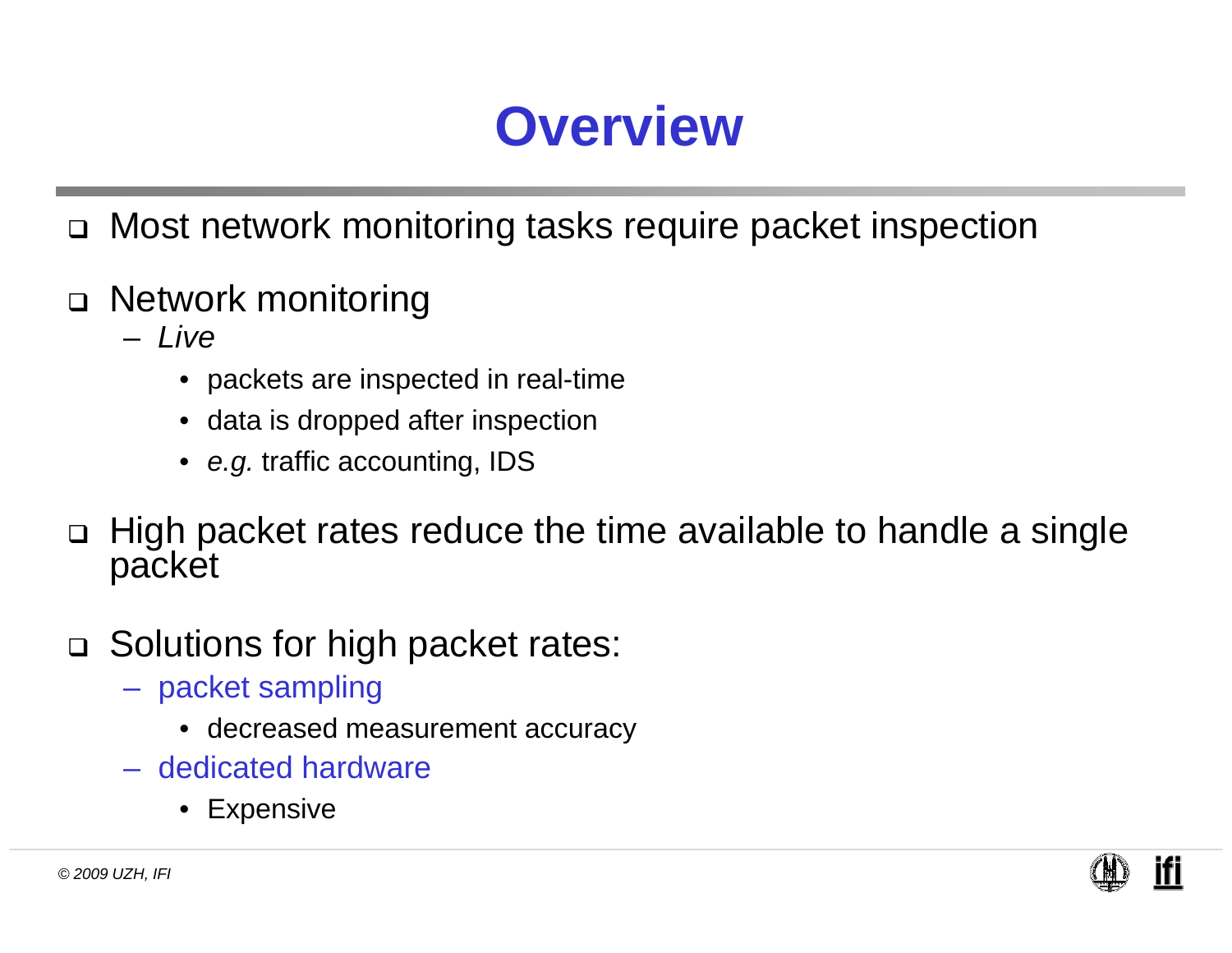### **Traditional Architecture for Traffic Analysis**



- $\Box$ Simple
- $\Box$ Easy to deploy
- $\Box$  Not scalable due to a single analysis box
- $\Box$ More complex
- $\Box$  More scalable with respect to performance
- $\Box$ The single point of failure still present



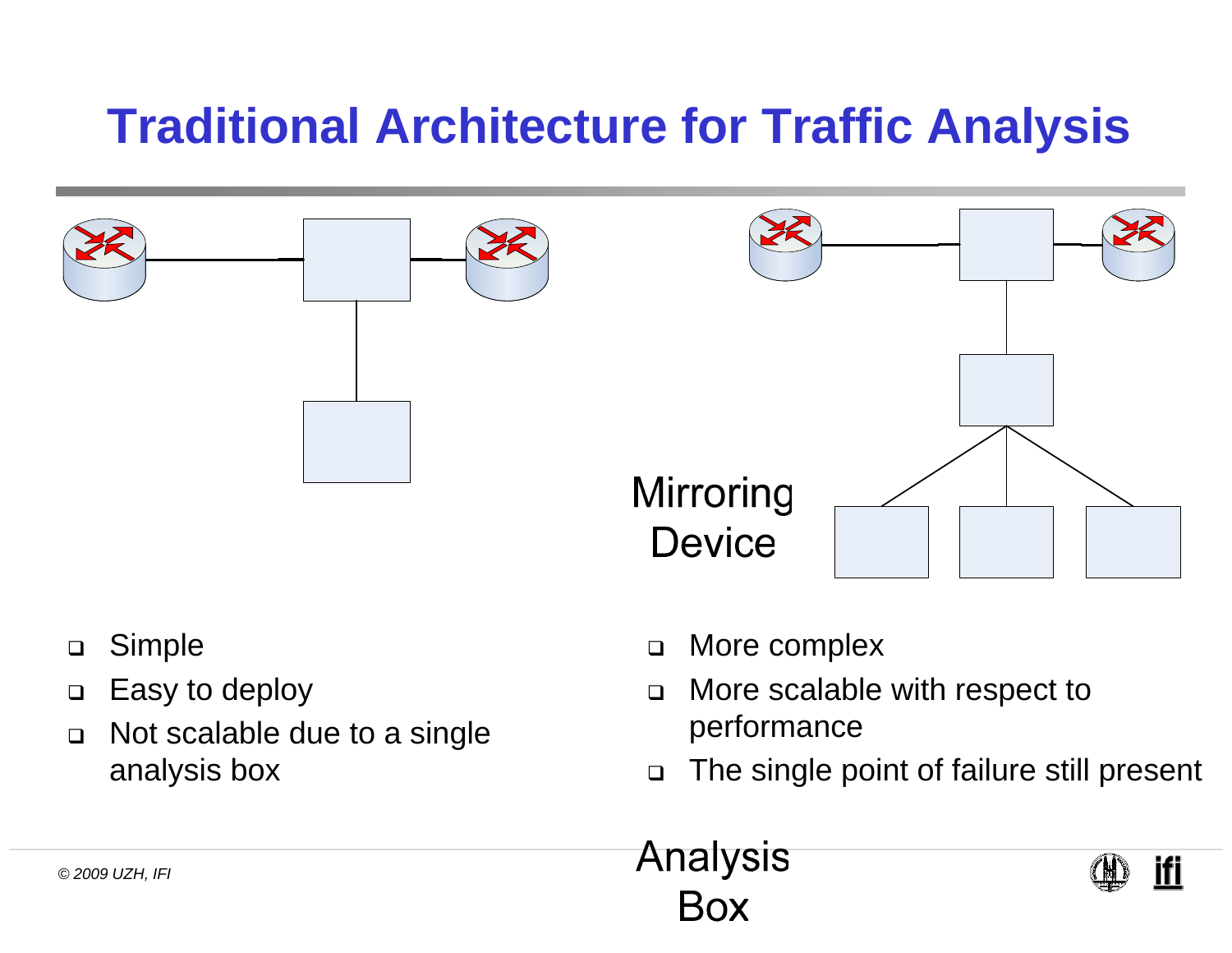## **Motivation**

□ Build a distributed architecture for IP traffic capturing that

- Avoids a single point of failure
- Avoids dedicated hardware
- Based on off-the-shelve, inexpensive PCs
- Allows the increase of packets that can be captured

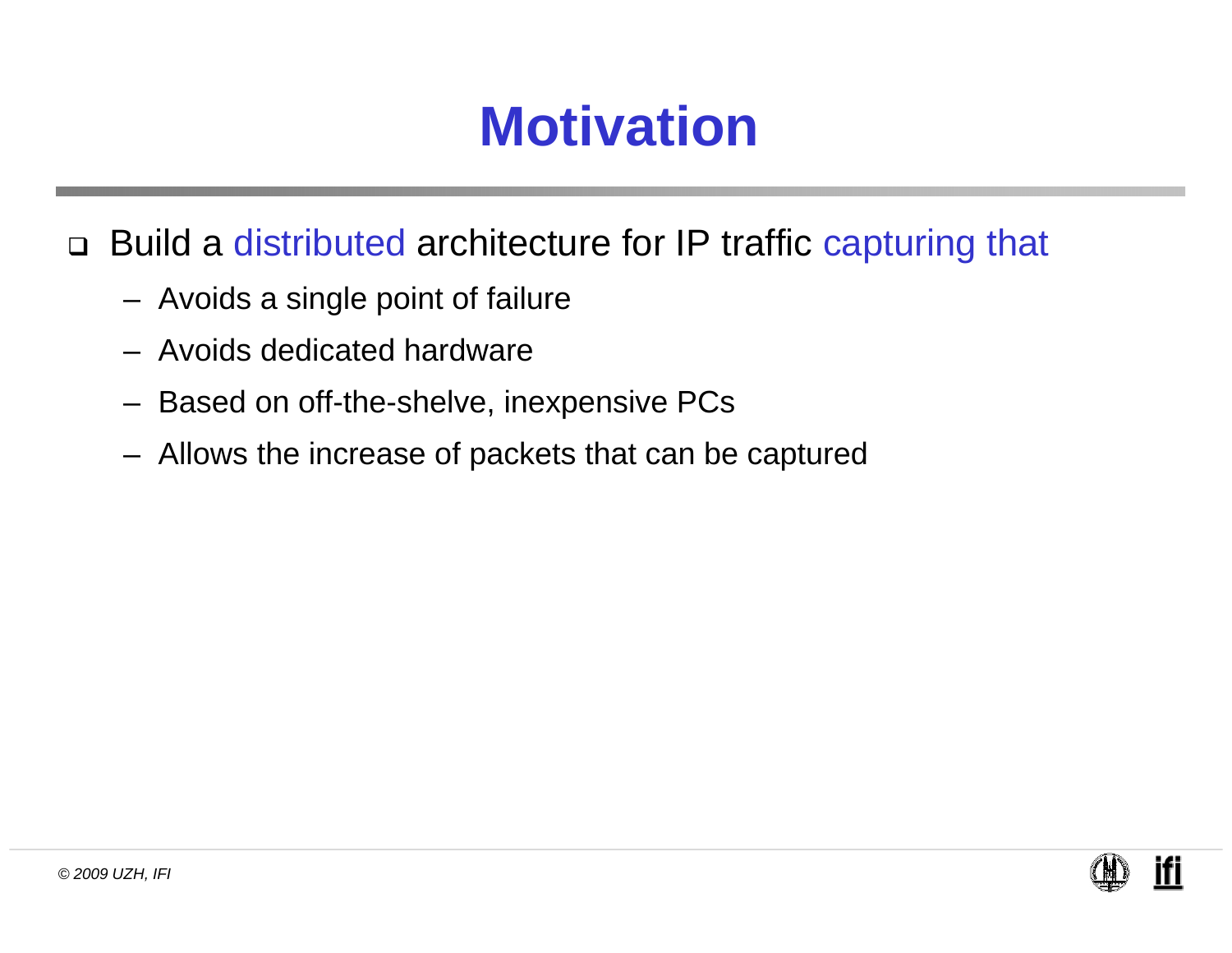## **DiCAP in Distribution Mode**





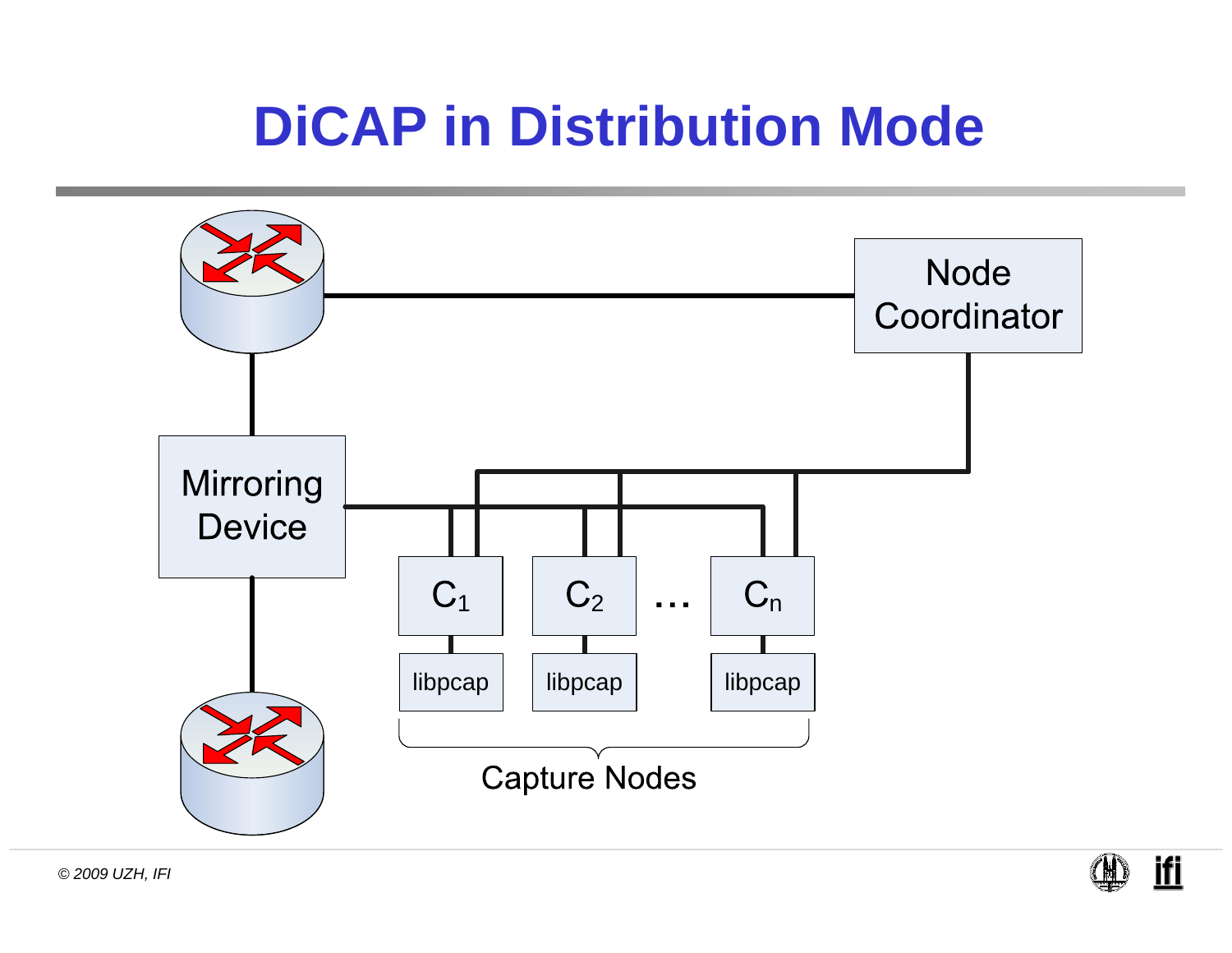# **Selection Policies (1)**

- Round robin selection
	- – Node coordinator introduces control packets in the mirrored traffic
	- Capture nodes are logically organized in a chain
	- – After each packet, capture responsibility shifts to the next node in the chain
	- Node coordinator configures the chain



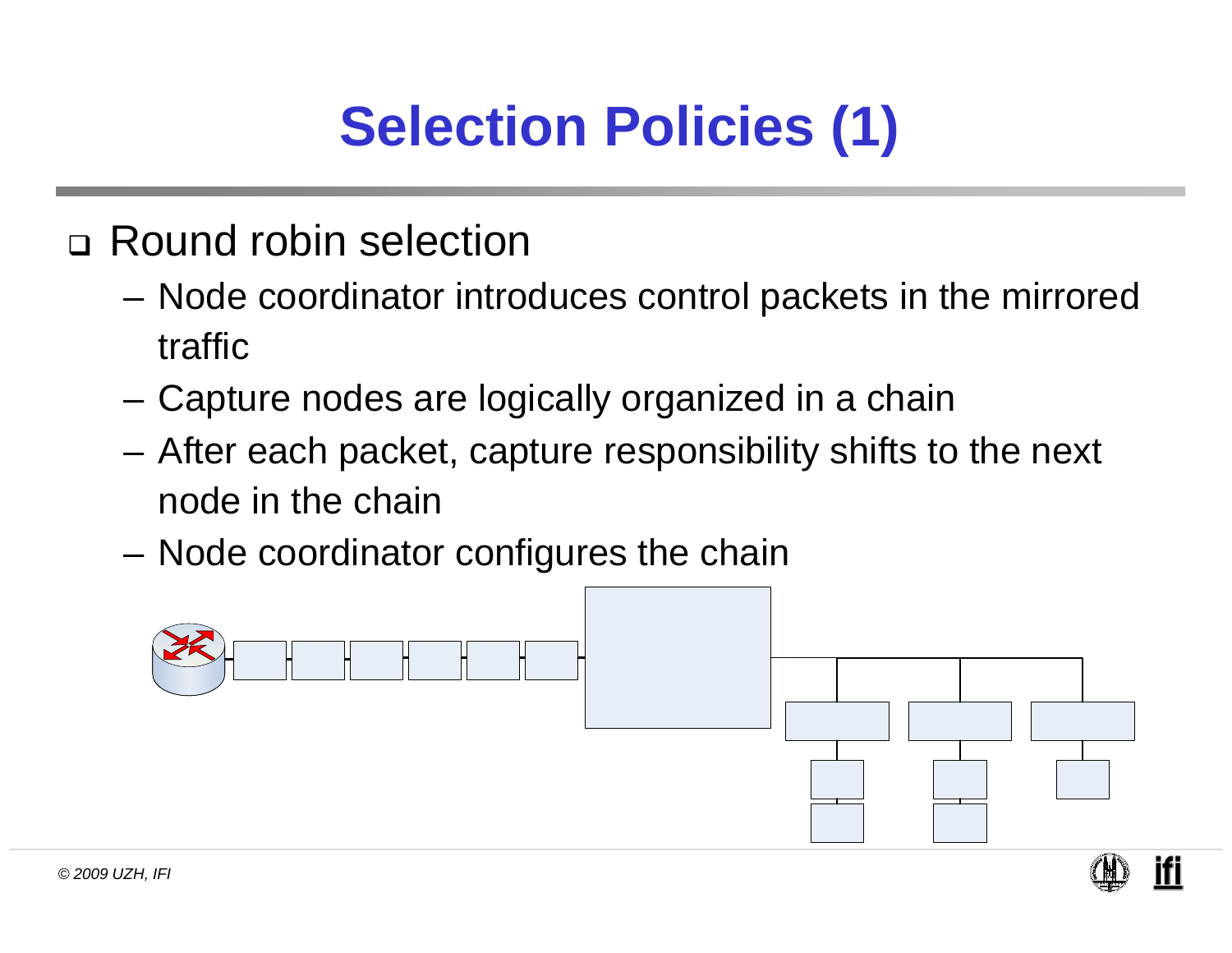# **Selection Policies (2)**

- Hash-based selection
	- A hash function is applied on packet headers
		- Current implementation uses IP identification field
	- Each node is responsible with a particular range of hash values
	- Each packet is captured by the node responsible with the respective range of hash values
- Advantages:
	- Easier synchronization
	- No need of control packet injection
- Disadvantages:
	- –More computation needed for hash calculation

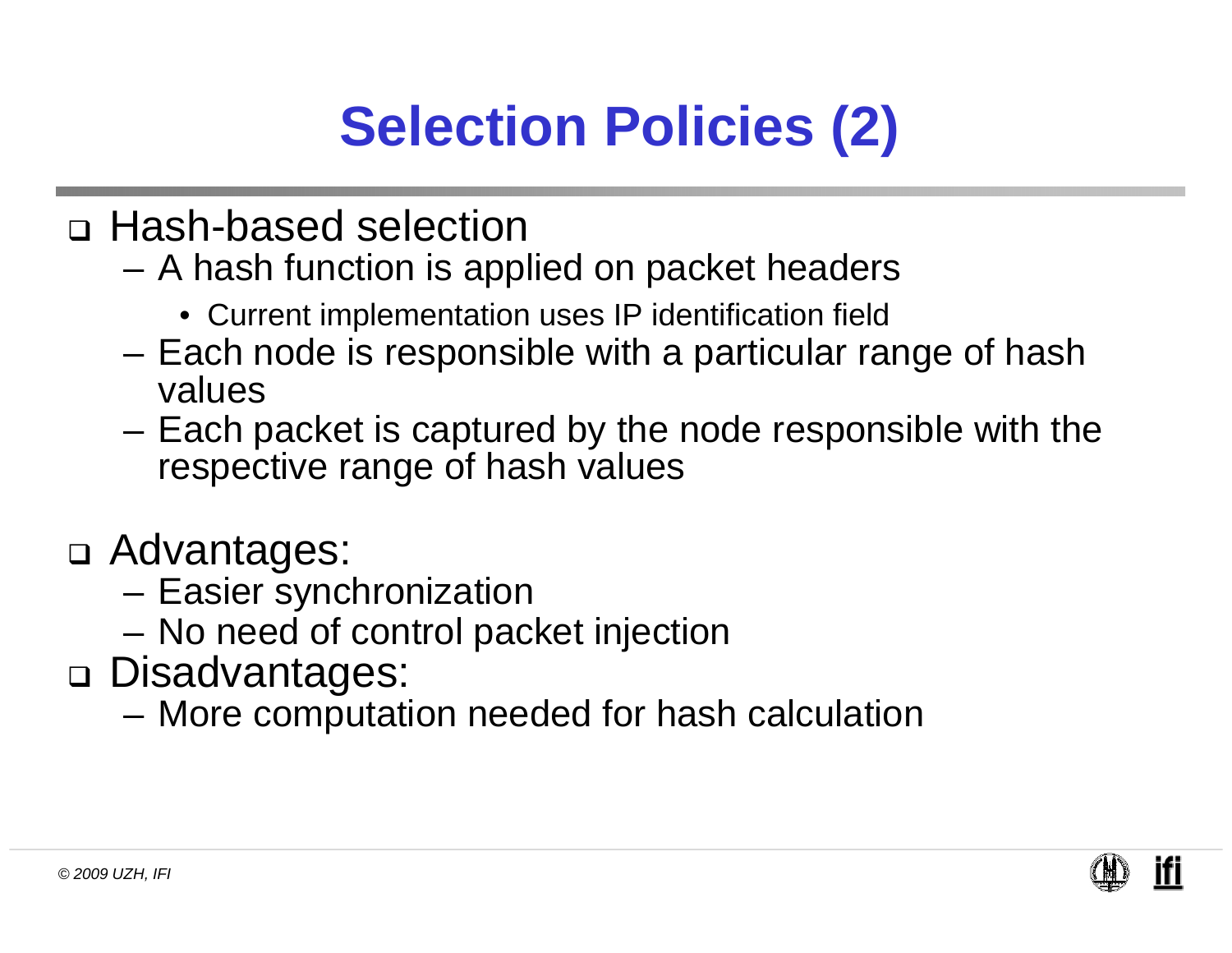#### **DiCAP Implementation – Distribution Mode**

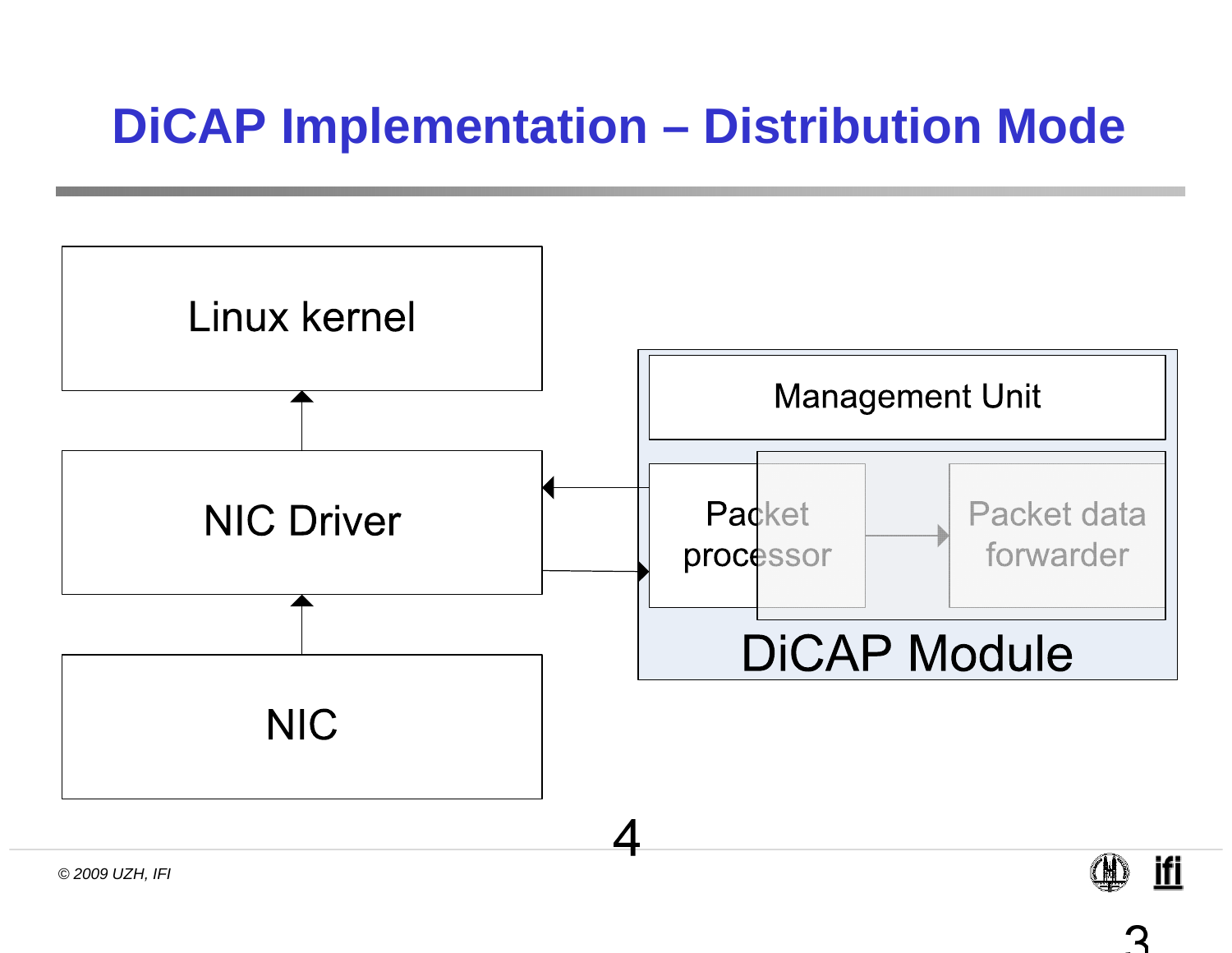# **Evaluation Testbed**



- $\Box$  Two nodes used for traffic injection using Linux pktgen
- □ One libpcap node for testing
- Up to 4 DiCAP nodes in distribution modepktgen

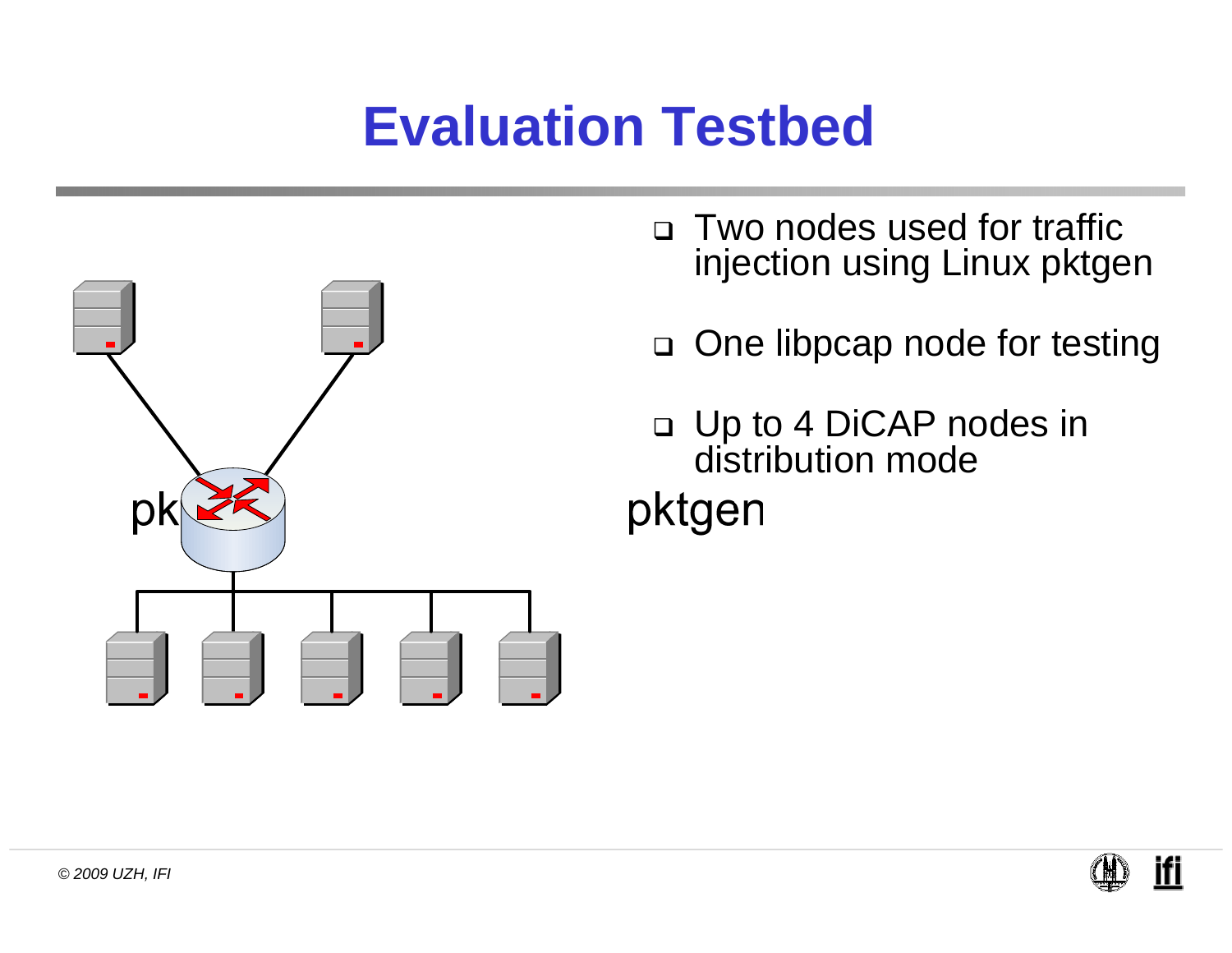## **Distribution Mode Evaluation**



- 3 different tests were performed
- 1. traditional libpcap on a single PC
- 2. DiCAP in distribution mode on 2 PCs
- 3. DiCAP in distribution mode on 4 PCs
- $\Box$  DiCAP can improve the capture performance up to 700% when 4 PCs are used in parallel